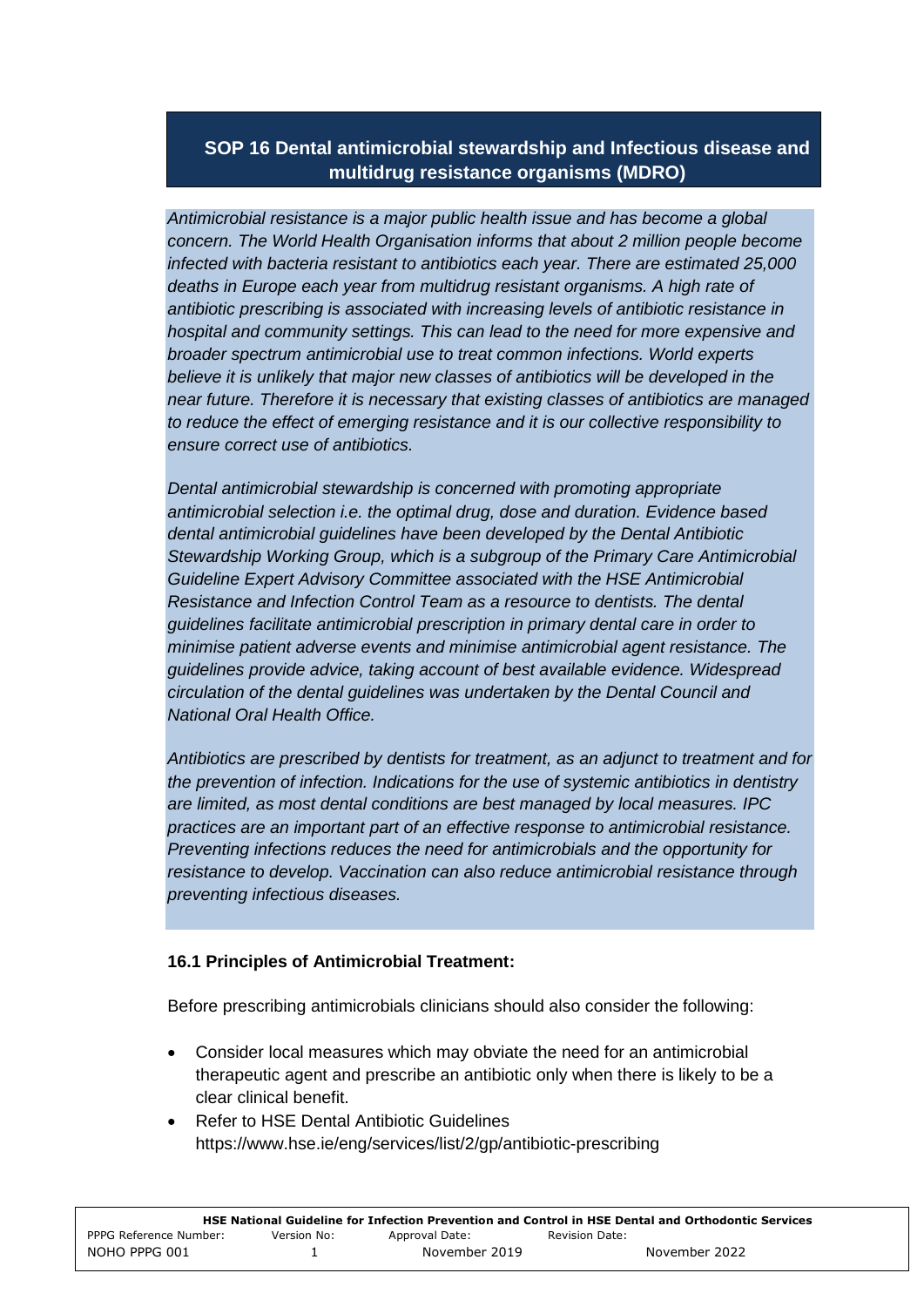- Preious antimicrobial treatment which has been prescribed for the current and previous infections.
- The allergy status of the patient.
- Concurrent medication that the patient is taking.
- Patient's medical history.
- Weigh the patient if appropriate to do so (under weight or over weight for age band).
- It is important to recognise that antibiotics should be administered effectively; the effective ingredient at the correct concentration at the appropriate frequency for the correct duration i.e. avoid under dosing or overdosing -
	- $\circ$  Under dosing has been shown to be associated with increasing resistance. This is especially true of the Macrolides classes e.g. (erythromycins).
	- o Overdosing may lead to toxicity issues.
- As antibiotics are used to reduce existing infection, follow up should be arranged for each patient to ensure that infections have resolved and that necessary treatment is completed to resolve the source of infection and to reduce the potential for reinfection and second antibiotics.
- Clinicians should also make patients aware of what they will be taking, why they are being given a prescription, how to identify adverse reactions and who to contact in case of difficulty.

# **16.2 Infectious disease and multidrug resistance organisms (MDRO)**

# **16.2.1 Carbapenemase Producing Enterobacterales (CPE)**

- *CPEs are several Gram-negative bacterial species that can colonise the gut including Klebsiella pneumoniae, Escherichia coli, Enterobacter aerogenes, Enterobacter cloacae complex and Klebsiella oxytoca. CPE bacteria are resistant to carbapenem and often-other classes of antibiotics. Bloodstream infections caused by CPEs have an associated mortality of approximately 40%.*
- *CPE sheds in faeces, traces of which are often invisible*
- *Spreads from person to person via faecal oral route*
- *Can be transferred by hands and then to other surfaces by touch*
- *Transferred from unclean hands or contaminated surfaces/food/ utensils to the mouth*

*CPE Exposure: Has been identified in a healthcare facility, more likely in-patient in an acute hospital location with a person shedding CPE or an environment contaminated with CPE. Multiple recent outbreaks of infection caused by CPEs in many countries have been linked directly with contaminated wash hand basin and sink drain outlets in hospitals. This is particularly important with units in which the tap water impacts the drain outlet.* 

*CPE Contact: Assessed by IPC Practitioner/Public Health Doctor as having had significant exposure and likely to be at higher risk than most people of carrying CPE because of that exposure*

| HSE National Guideline for Infection Prevention and Control in HSE Dental and Orthodontic Services |             |                |                |  |
|----------------------------------------------------------------------------------------------------|-------------|----------------|----------------|--|
| PPPG Reference Number:                                                                             | Version No: | Approval Date: | Revision Date: |  |
| NOHO PPPG 001                                                                                      |             | November 2019  | November 2022  |  |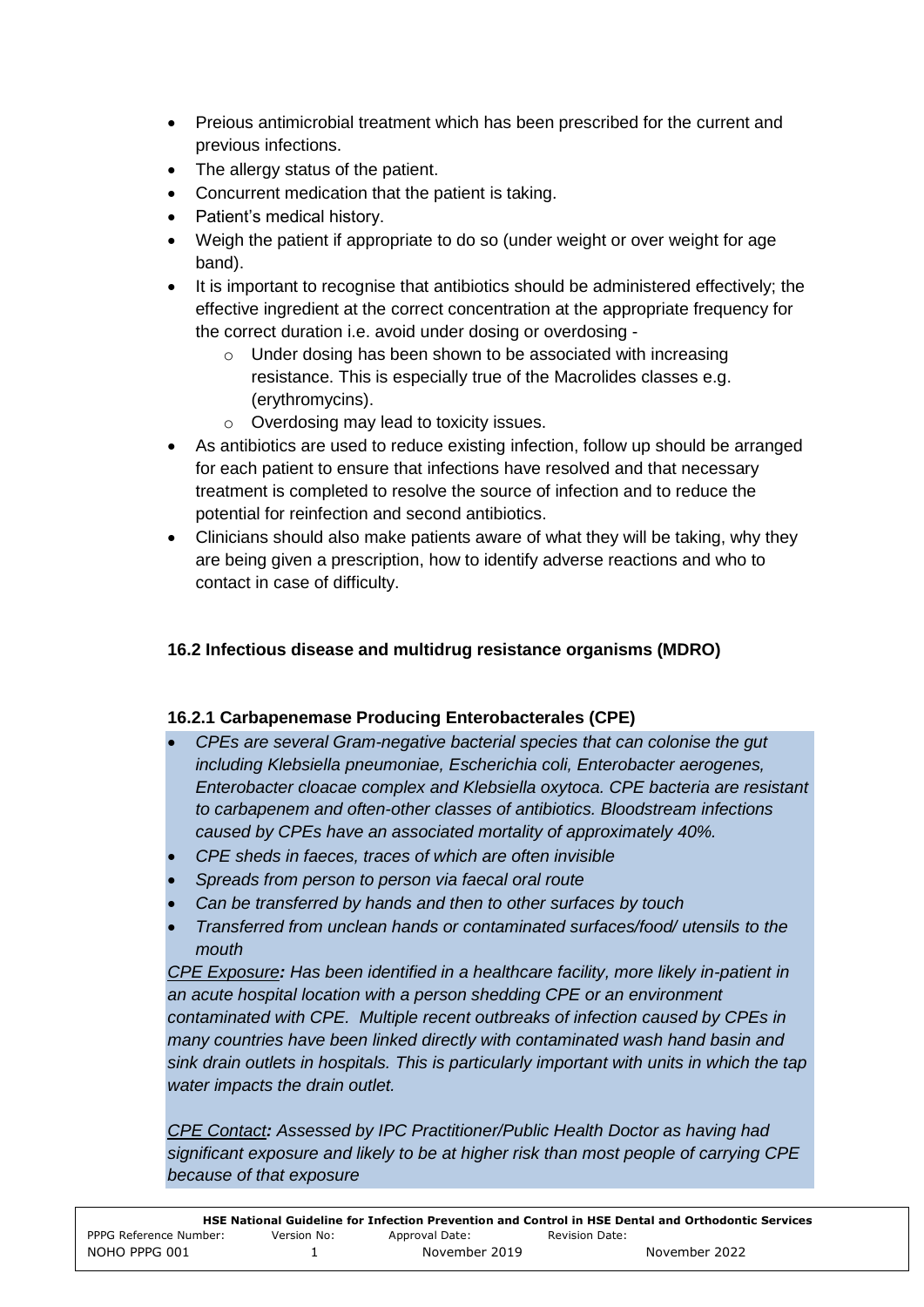It is appropriate to treat patients carrying CPE in the dental surgery. There should be consistent application of Standard Precautions to reduce risk of transmission:

- Hand Hygiene done properly at the right time.
- PPE- Gloves, aprons, masks, goggles/visors when in contact with body fluids.
- Clean environment
- Clean equipment between uses.
- Management of sharps.
- Management of laundry and waste.

# Further guidance available here**:**

[https://www.hse.ie/eng/about/who/healthwellbeing/our-priority](https://www.hse.ie/eng/about/who/healthwellbeing/our-priority-programmes/hcai/resources/acute-hospital-cpe-toolkit/guidance-for-community-healthcare-workers-caring-for-people-colonised-or-infected-with-antimicrobial-resistant-organisms-including-cpe.pdf)[programmes/hcai/resources/acute-hospital-cpe-toolkit/guidance-for-community](https://www.hse.ie/eng/about/who/healthwellbeing/our-priority-programmes/hcai/resources/acute-hospital-cpe-toolkit/guidance-for-community-healthcare-workers-caring-for-people-colonised-or-infected-with-antimicrobial-resistant-organisms-including-cpe.pdf)[healthcare-workers-caring-for-people-colonised-or-infected-with-antimicrobial](https://www.hse.ie/eng/about/who/healthwellbeing/our-priority-programmes/hcai/resources/acute-hospital-cpe-toolkit/guidance-for-community-healthcare-workers-caring-for-people-colonised-or-infected-with-antimicrobial-resistant-organisms-including-cpe.pdf)[resistant-organisms-including-cpe.pdf](https://www.hse.ie/eng/about/who/healthwellbeing/our-priority-programmes/hcai/resources/acute-hospital-cpe-toolkit/guidance-for-community-healthcare-workers-caring-for-people-colonised-or-infected-with-antimicrobial-resistant-organisms-including-cpe.pdf)

# **16.2.2 Methicillin Resistant** *Staphylococcus aureus* **(MRSA)**

- It is appropriate to treat patients carrying the MRSA organism in the dental surgery.
- There is no requirement to separate the patient from other people in the waiting room.
- MRSA is spread by direct and indirect contact so in theory there is a chance that a staff member can acquire MRSA onto their skin or uniform following close contact with the patient.
- Standard precautions and a plastic apron should be used to protect uniform from contamination. If a patient is colonized with MRSA wearing of an apron can be risk assessed.
- The most fundamental element of managing the risk of spread of microorganisms is the consistent application of Standard Precautions in all healthcare settings and with all people all of the time.
- Further guidance on outpatient day care for persons colonised with Anti-Microbial Resistant Organisms (AMRO) is available with following link: [http://www.hpsc.ie/az/microbiologyantimicrobialresistance/strategyforthecontrolof](http://www.hpsc.ie/az/microbiologyantimicrobialresistance/strategyforthecontrolofantimicrobialresistanceinirelandsari/carbapenemresistantenterobacteriaceaecre/guidanceandpublications/Hospital%20Out%20Patient%20and%20Day%20Care%20for%20people%20with%20AMRO%20or%20CPE_15Sept2018.pdf) [antimicrobialresistanceinirelandsari/carbapenemresistantenterobacteriaceaecre/g](http://www.hpsc.ie/az/microbiologyantimicrobialresistance/strategyforthecontrolofantimicrobialresistanceinirelandsari/carbapenemresistantenterobacteriaceaecre/guidanceandpublications/Hospital%20Out%20Patient%20and%20Day%20Care%20for%20people%20with%20AMRO%20or%20CPE_15Sept2018.pdf) [uidanceandpublications/Hospital%20Out%20Patient%20and%20Day%20Care%](http://www.hpsc.ie/az/microbiologyantimicrobialresistance/strategyforthecontrolofantimicrobialresistanceinirelandsari/carbapenemresistantenterobacteriaceaecre/guidanceandpublications/Hospital%20Out%20Patient%20and%20Day%20Care%20for%20people%20with%20AMRO%20or%20CPE_15Sept2018.pdf) [20for%20people%20with%20AMRO%20or%20CPE\\_15Sept2018.pdf](http://www.hpsc.ie/az/microbiologyantimicrobialresistance/strategyforthecontrolofantimicrobialresistanceinirelandsari/carbapenemresistantenterobacteriaceaecre/guidanceandpublications/Hospital%20Out%20Patient%20and%20Day%20Care%20for%20people%20with%20AMRO%20or%20CPE_15Sept2018.pdf)

# **16.2.3 Creutzfeldt-Jakob disease CJD and Transmissible spongiform encephalopathy TSEs**

- Seek the guidance of a specialist consultant microbiologist or Infectious Disease Physician prior to commencing clinical treatment.
- Further information is available at [https://www.hse.ie/eng/health/az/b/bse/causes](https://www.hse.ie/eng/health/az/b/bse/causes-of-creutzfeldt-jakob-disease.html)[of-creutzfeldt-jakob-disease.html](https://www.hse.ie/eng/health/az/b/bse/causes-of-creutzfeldt-jakob-disease.html)

| HSE National Guideline for Infection Prevention and Control in HSE Dental and Orthodontic Services |             |                |                |               |
|----------------------------------------------------------------------------------------------------|-------------|----------------|----------------|---------------|
| PPPG Reference Number:                                                                             | Version No: | Approval Date: | Revision Date: |               |
| NOHO PPPG 001                                                                                      |             | November 2019  |                | November 2022 |